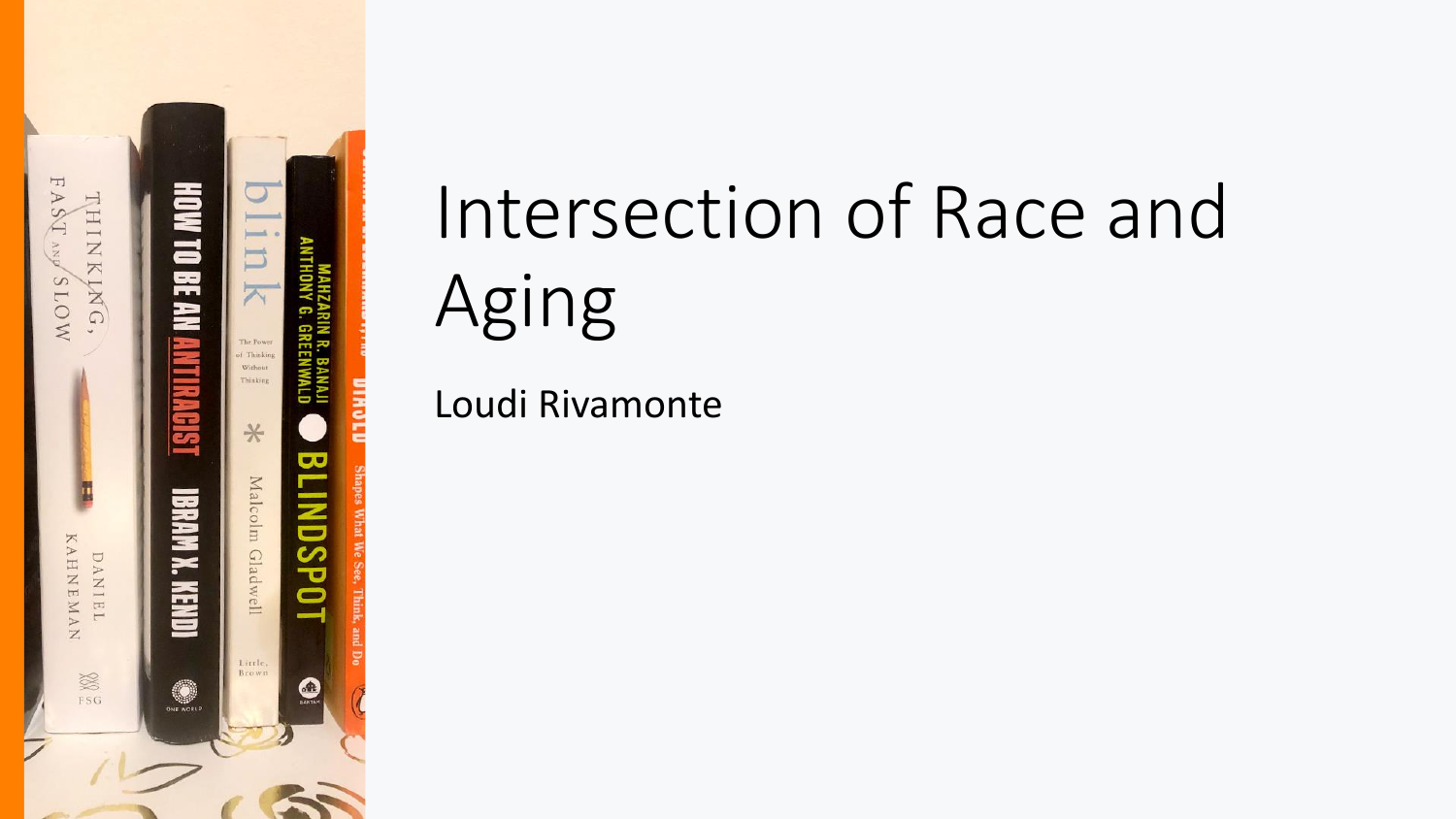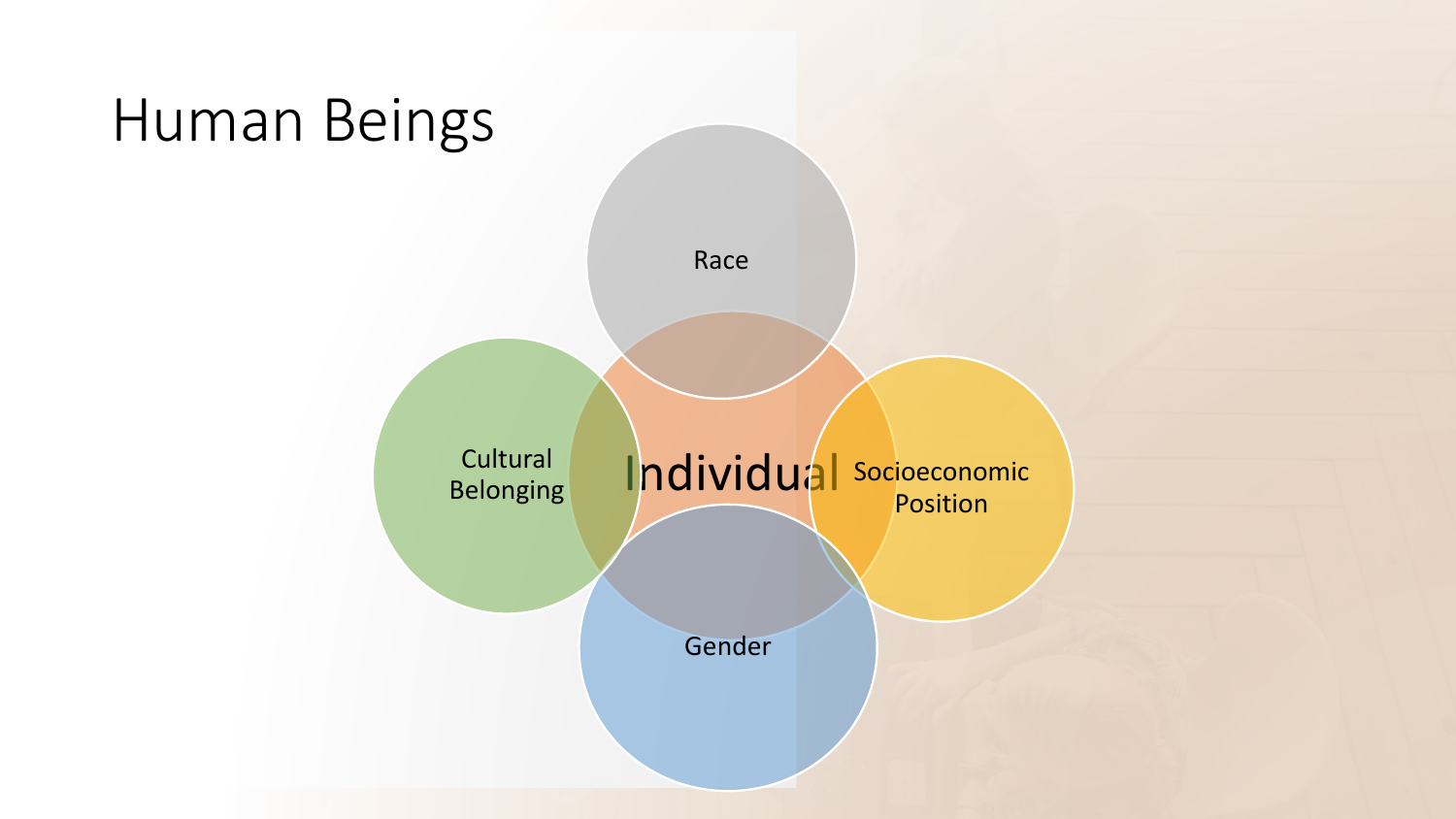# Ageism



Individual experiences and beliefs.



Interpersonal experiences through social interactions.



Institutional ageism through policies and practices.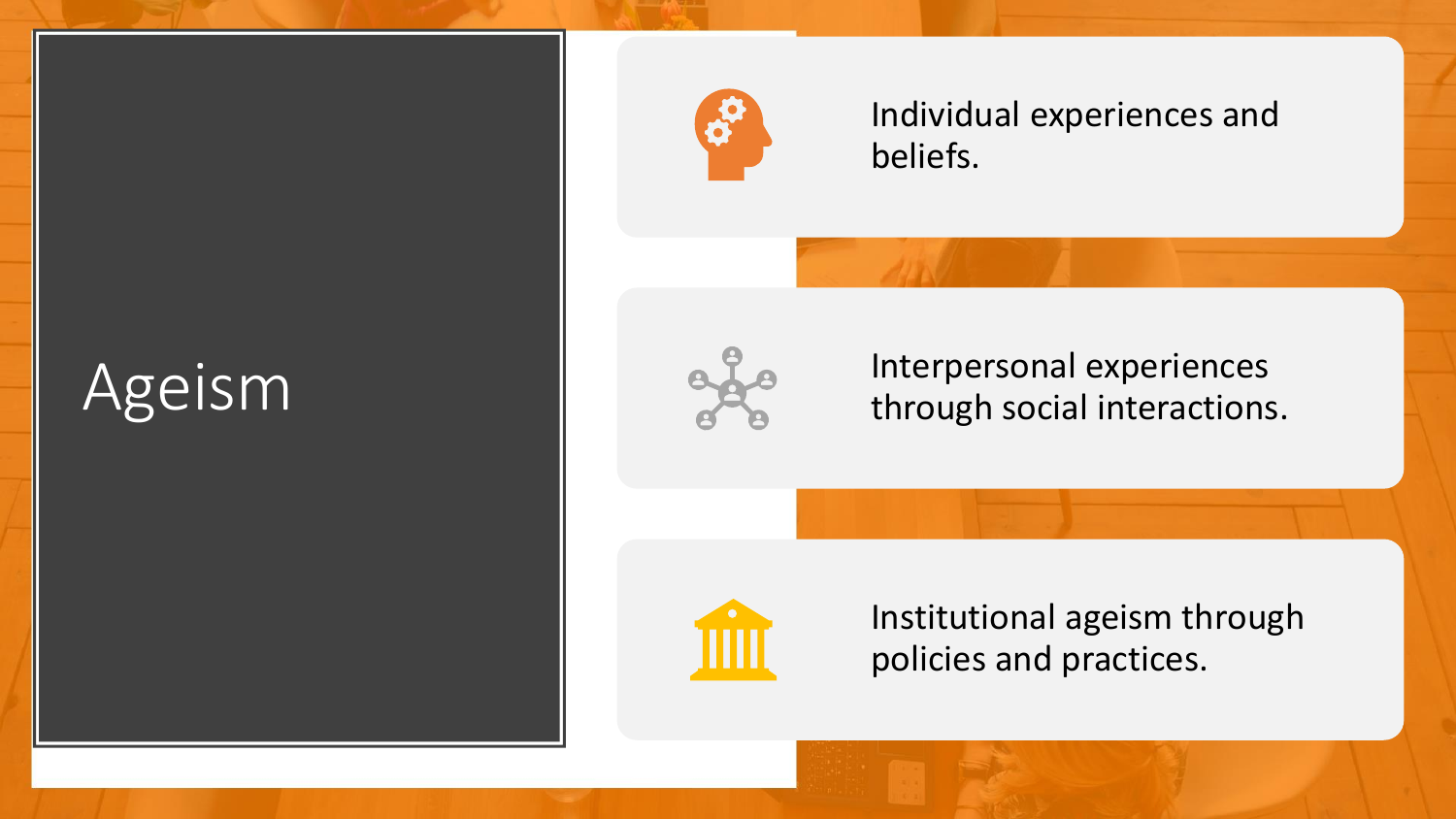# Let's Combine Race, Culture and Ethnicity

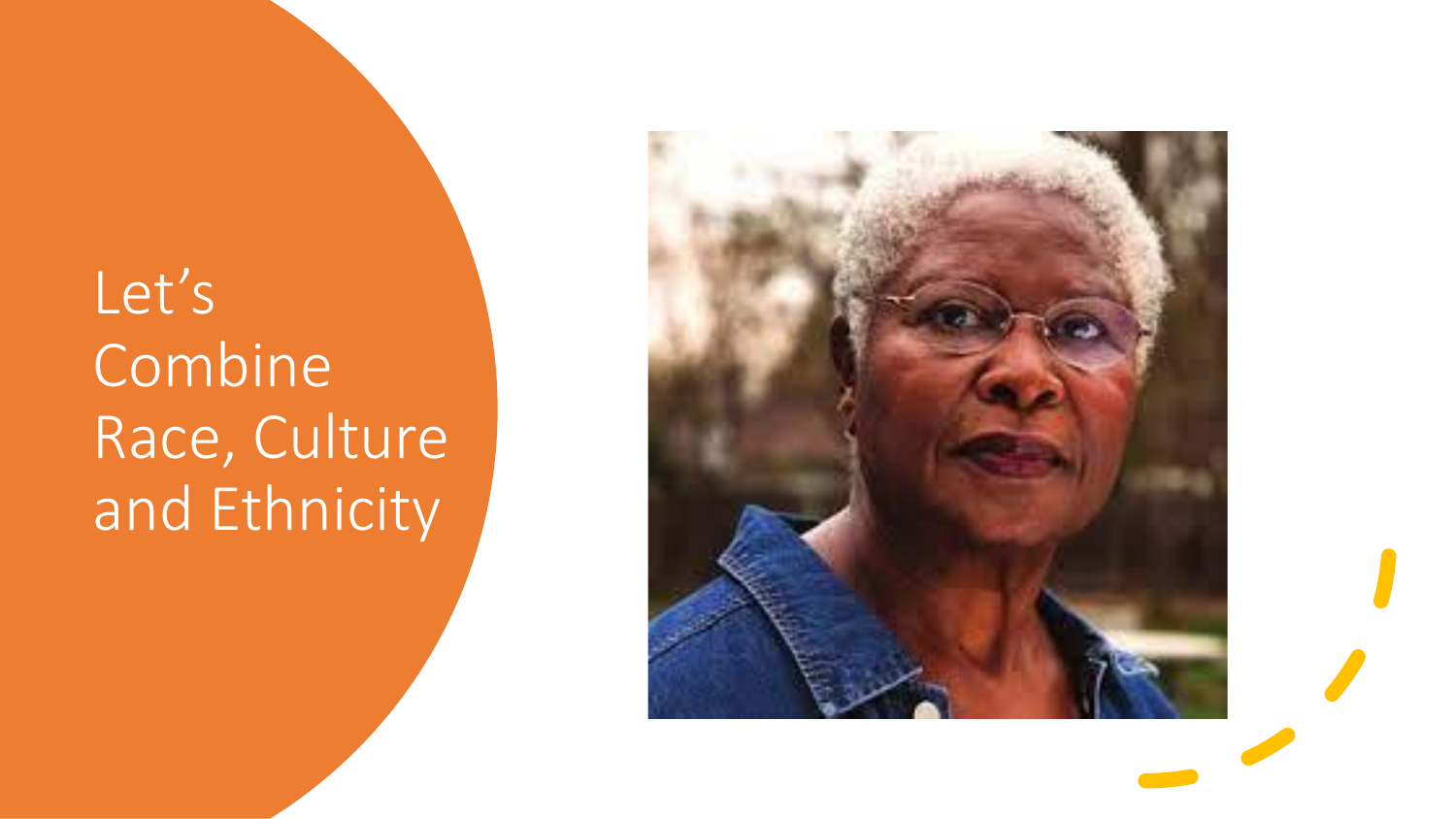## By 2030, 15 percent of the Twin Cities Older Adult Population will be People of Color

Minnesota State Demographer's Office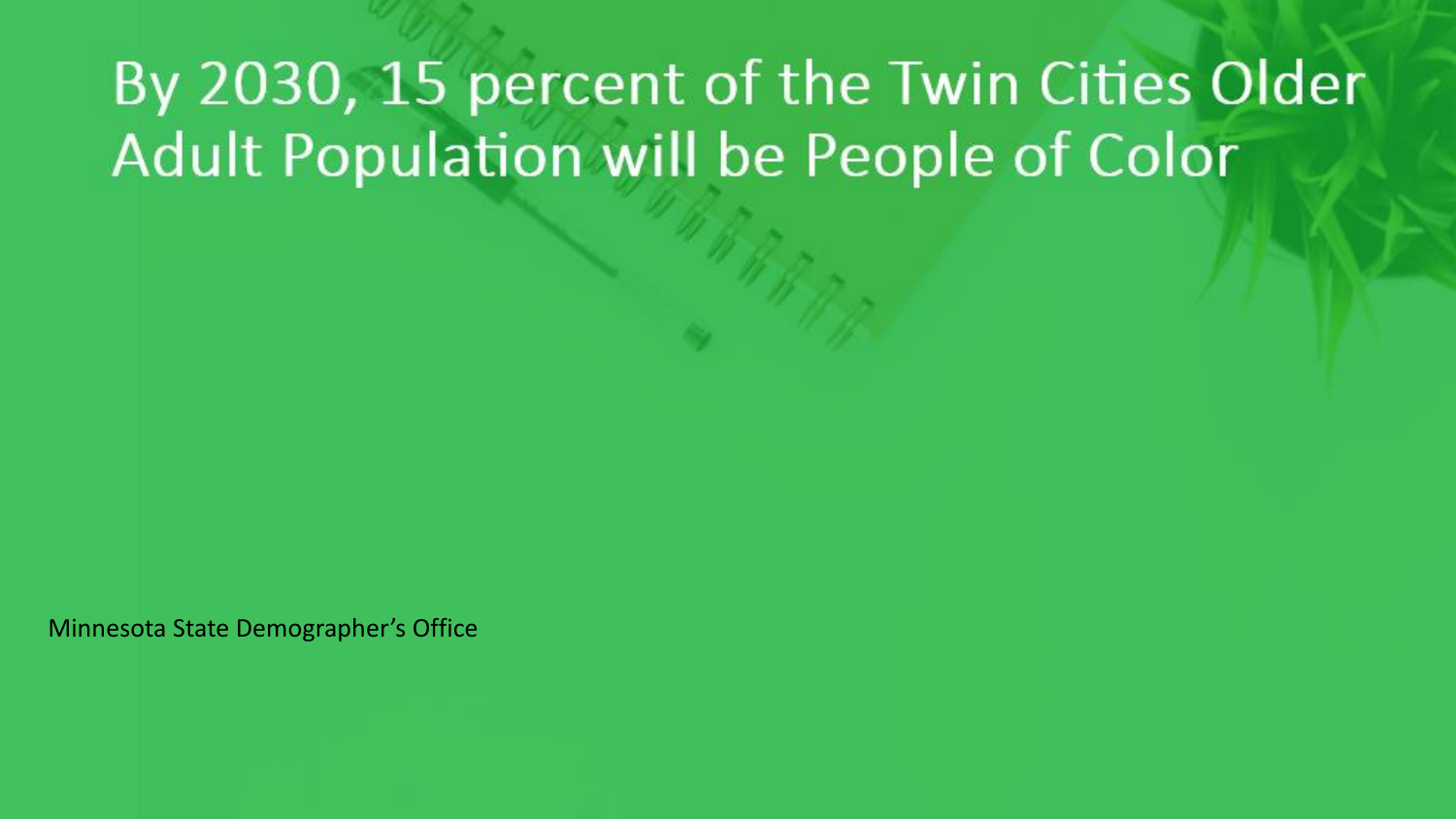# Health Disparities

- Age
- Race
- **Ethnicity**
- Socioeconomic status
- Disability status
- Identity and expression\* (e.g., gender, racial, ethnic)
- Geographic location (e.g., rural or urban environment)
- **Education**
- Health care (e.g., access, quality)
- Culture (e.g., norms, traditions, collective responses)
- Health behaviors (e.g., smoking, violence, substance abuse)
- Biological (e.g., sex, chronic inflammation, telomere attrition, cellular senescence)
- …Or a combination of these
- National Institute on Aging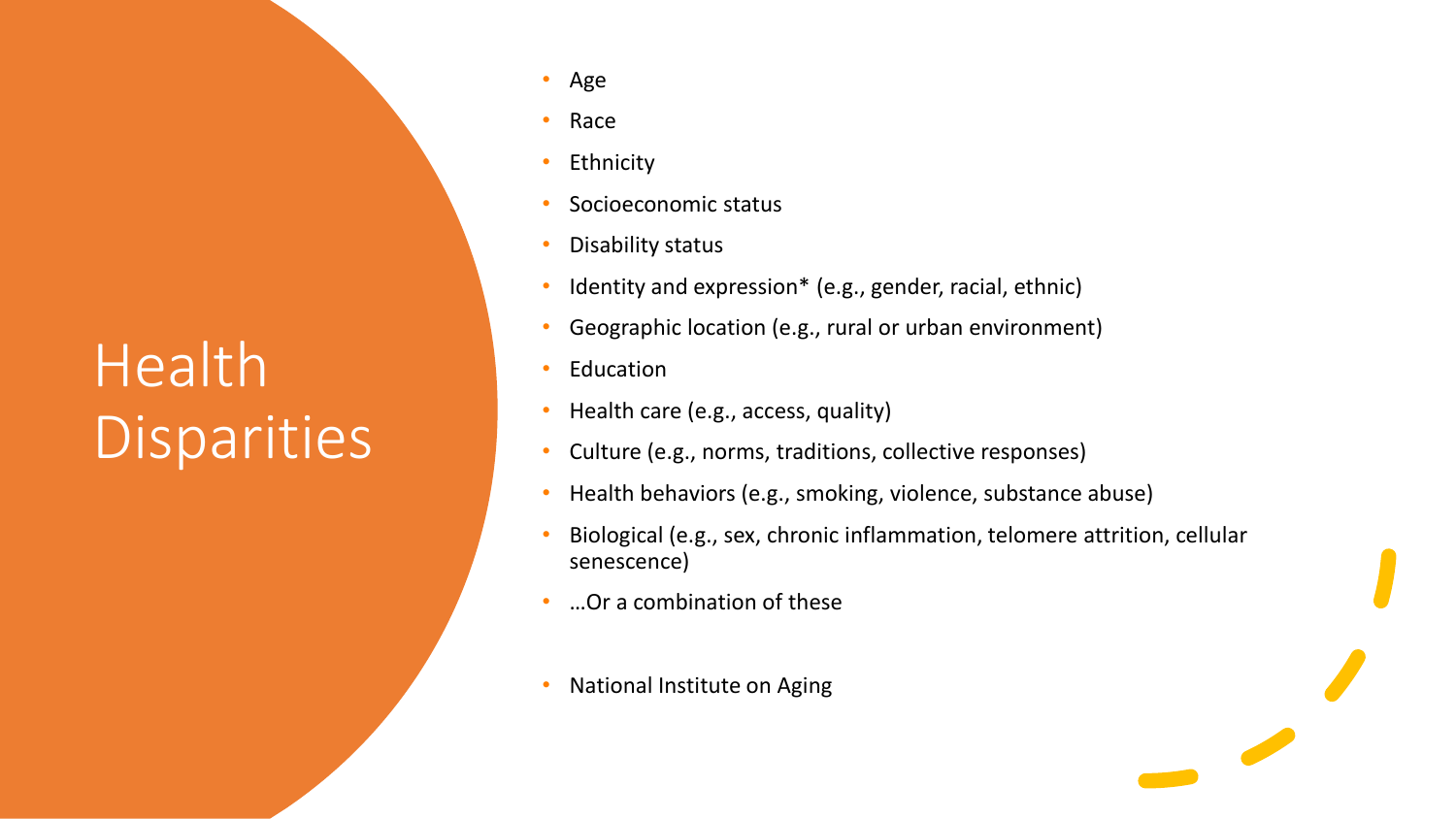### According to the CDC

• Racism has a profound and negative impact on communities of color creating inequities in access to a range of social and economic benefits—such as housing, education, wealth, and employment.

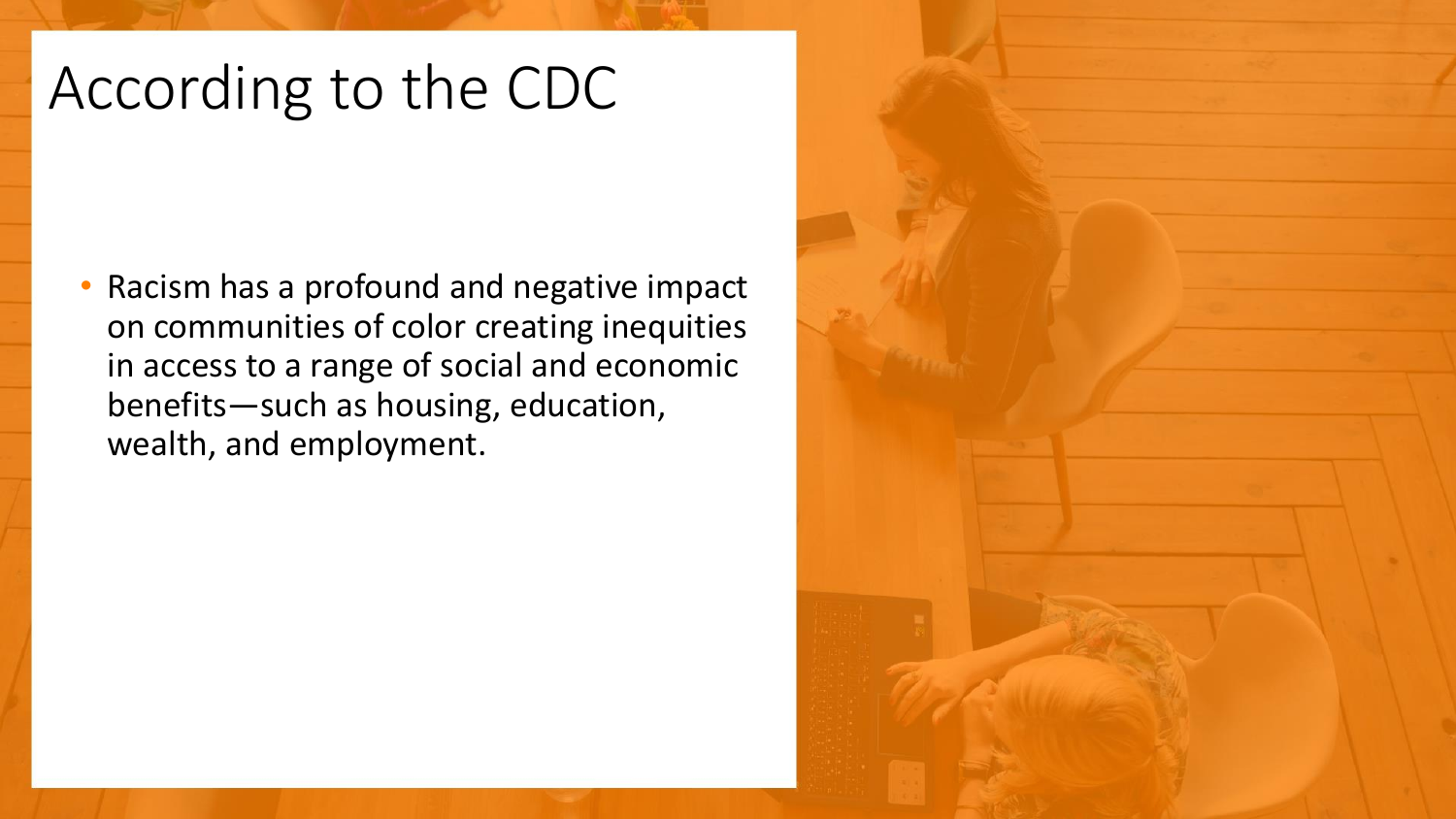#### **Average Life Expectance**

- White Women 81.2
- White Americans 79.12
- African Americans 75.54
- African American Men 71.9

• Margaret Franckhauser, U.S. Director of Aging 2022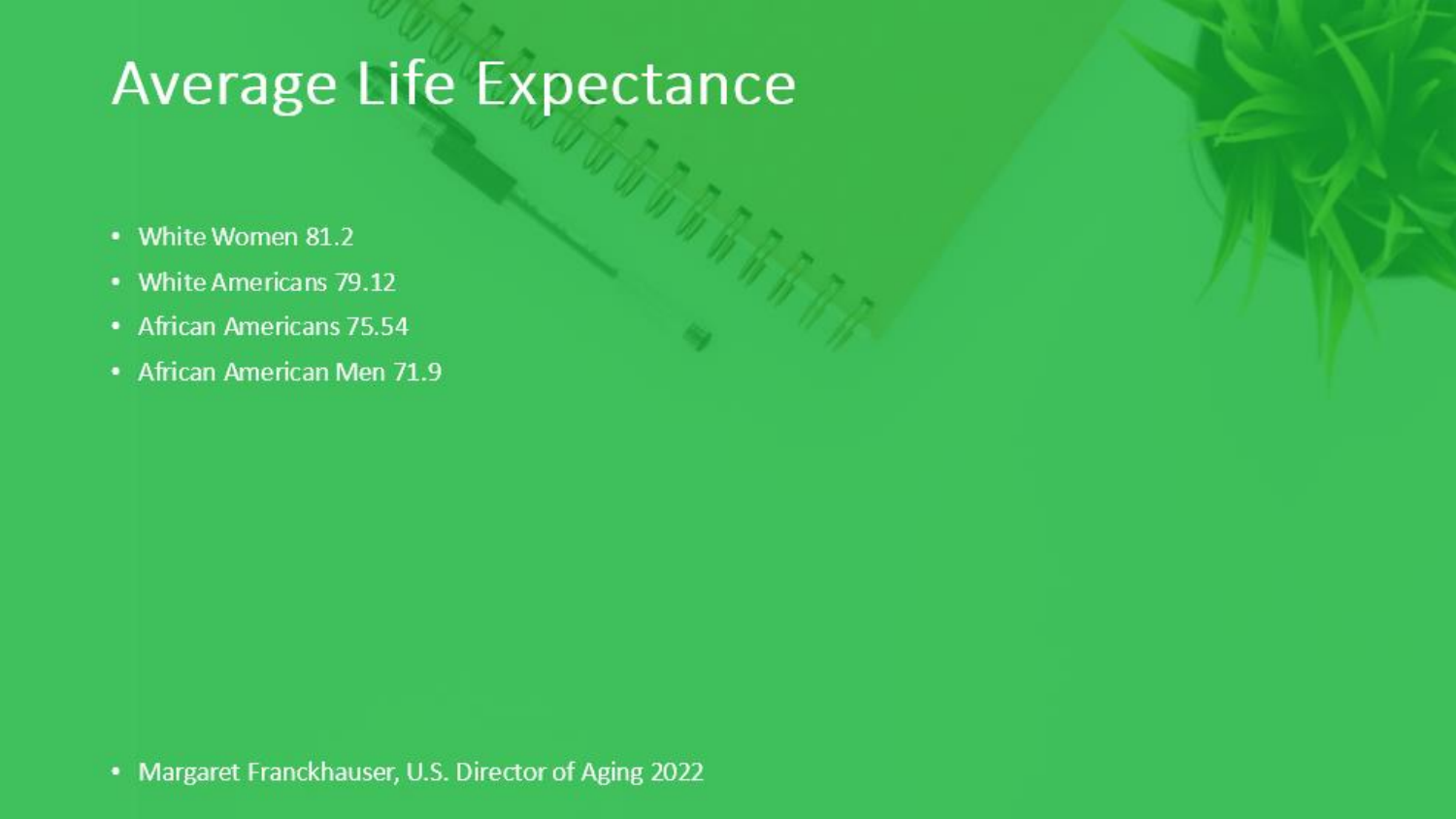#### Race, Ethnicity, and Alzheimer's

Whites make up the majority of the over 5 million people in the United States with Alzheimer's. But, combining evidence from available studies shows that African Americans and Hispanics are at higher risk.

- African Americans are about two times more likely than white Americans to have Alzheimer's and other dementias.
- . Hispanics are about one and one-half times more likely than whites to have Alzheimer's and other dementias.

Although the rate of Alzheimer's and other dementias in African Americans and Hispanics is higher than in whites, they are less likely than whites to have a diagnosis of the condition.

- . While African Americans are about two times more likely than whites to have Alzheimer's and other dementias, they are only 34% more likely to have a diagnosis.
- . Hispanics are about one and one-half times more likely than whites to have Alzheimer's and other dementias, but they are only 18% more likely to be diagnosed.

Proportion of People Aged 65 and Older with Alzheimer's and Other Dementias Washington Heights-Inwood Columbia Aging Project

62.9

58.6

30.2

85+

27.9

19.9

75-84

10.9

2.9

65-74



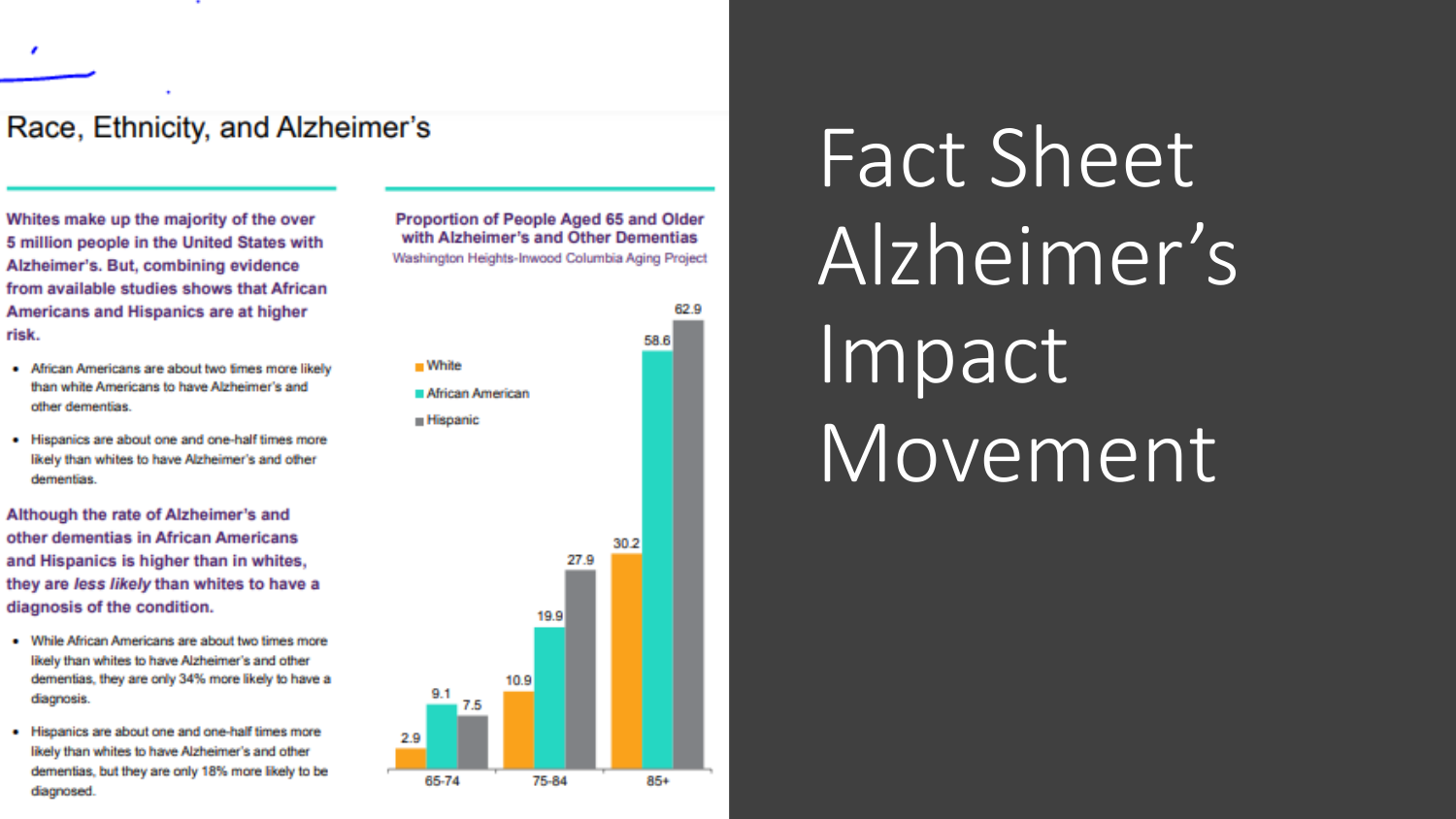# According to the MN Department of Health

• Minnesota, on average, ranks among the healthiest states in the nation. But those averages do not tell the whole story. Minnesota has some of the greatest health disparities in the country between whites and people of color and American Indians.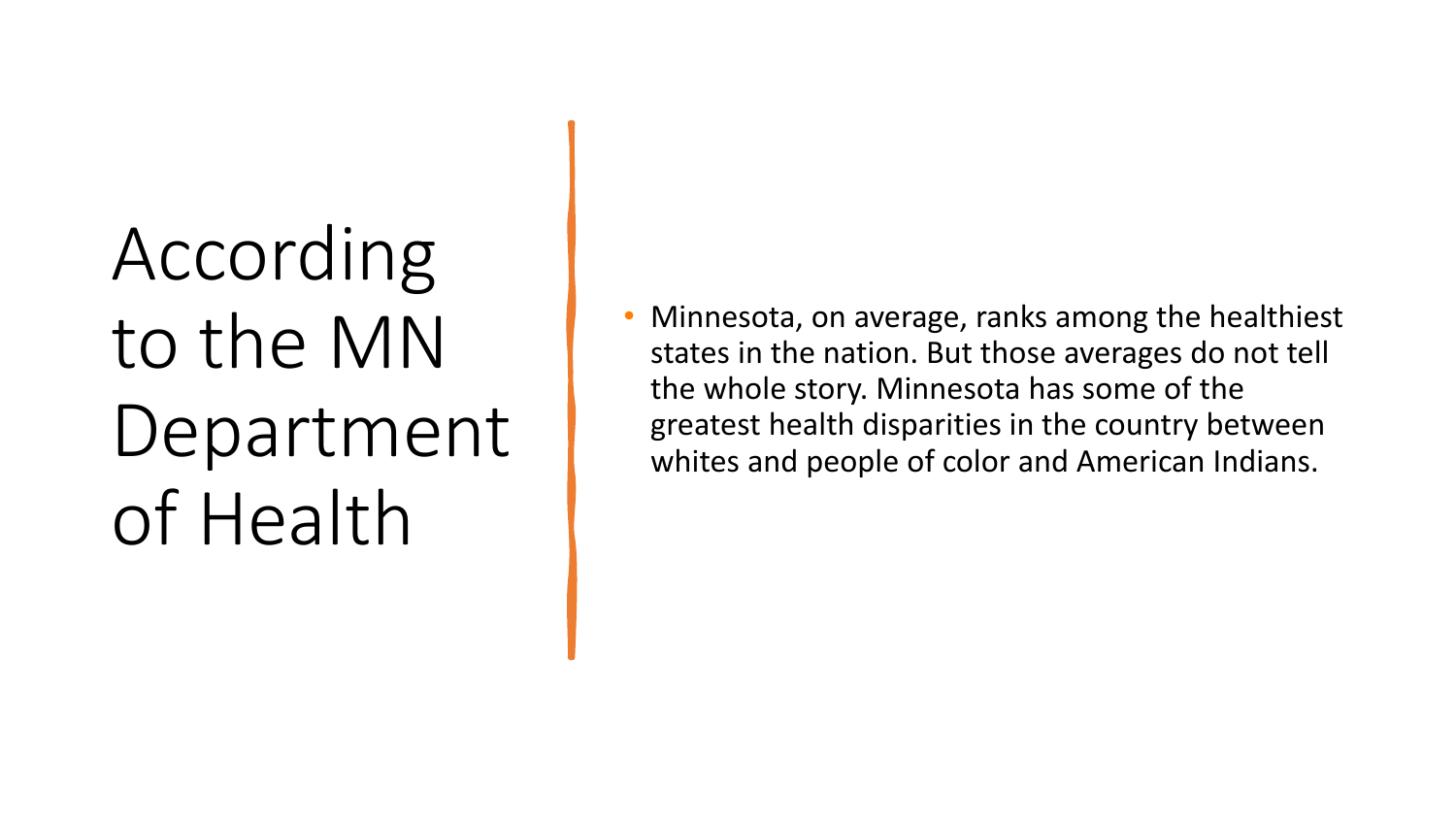## The Impact of Racism